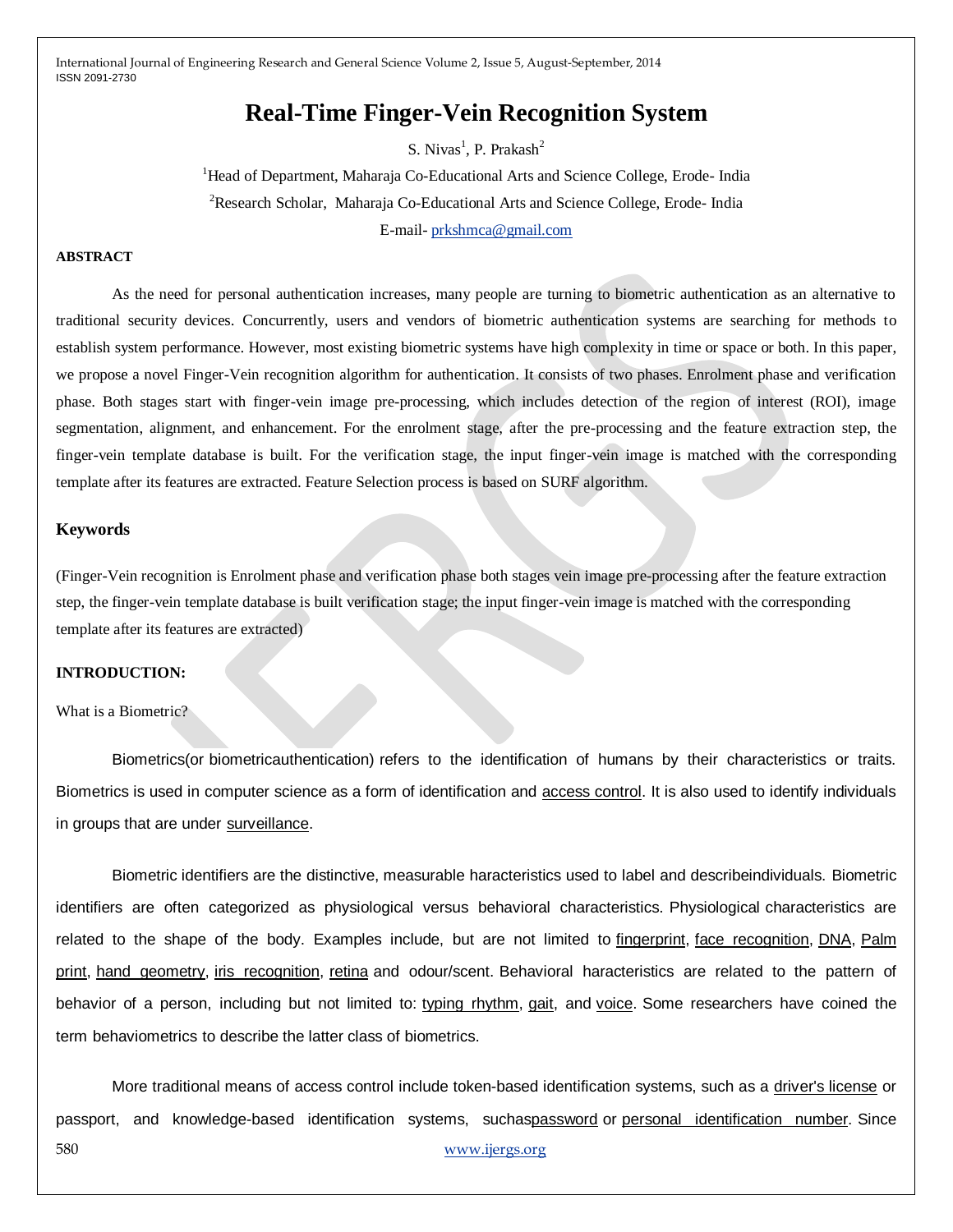biometric identifiers are unique to individuals, they are more reliable in verifying identity than token and knowledge-based methods; however, the collection of biometric identifiers raises privacy concerns about the ultimate use of this information.

Many different aspects of human physiology, chemistry or behavior can be used for biometric authentication. The selection of a particular biometric for use in a specific application involves a weighting of several factors. Jain *et al.* (1999) identified seven such factors to be used when assessing the suitability of any trait for use in biometric authentication. **Universality** means that every person using a system should possess the trait. **Uniqueness** means the trait should be sufficiently different for individuals in the relevant population such that they can be distinguished from one another. **Permanence** relates to the manner in which a trait varies over time. More specifically, a trait with 'good' permanence will be reasonably invariant over time with respect to the specific matching algorithm. **Measurability** (collectability) relates to the ease of acquisition or measurement of the trait. In addition, acquired data should be in a form that permits subsequent processing and extraction of the relevant feature sets. **Performance** relates to the accuracy, speed, and robustness of technology used (see [performance](http://en.wikipedia.org/wiki/Biometrics#Performance) section for more details).**Acceptability** relates to how well individuals in the relevant population accept the technology such that they are willing to have their biometric trait captured and assessed. **Circumvention** relates to the ease with which a trait might be imitated using an artifact or substitute.

No single biometric will meet all the requirements of every possible application.



The basic block diagram of a biome in the following two modes.<sup>[\[3\]](http://en.wikipedia.org/wiki/Biometrics#cite_note-Jain1-4)</sup> In [verification](http://en.wikipedia.org/wiki/Authentication) mode the system performs a one-to-one comparison of a captured biometric with a specific template stored in a biometric database in order to verify the individual is the person they claim to be. Three steps involved

in person verification. In the first step, reference models for all the users are generated and stored in the model database. In the second step, some samples are matched with reference models to generate the genuine and impostor scores and calculate the threshold. Third step is the testing step. This process may use a [smart card,](http://en.wikipedia.org/wiki/Smart_card) username or ID number (e.g. [PIN\)](http://en.wikipedia.org/wiki/Personal_identification_number) to indicate which template should be used for comparison. 'Positive recognition' is a common use of verification mode, "where the aim is to prevent multiple people from using same identity".

In Identification mode the system performs a one-to-many comparison against a biometric database in attempt to establish the identity of an unknown individual. The system will succeed in identifying the individual if the comparison of the biometric sample to a template in the [database](http://en.wikipedia.org/wiki/Database) falls within a previously set threshold. Identification mode can be used either for 'positive recognition' (so that the user does not have to provide any information about the template to be used) or for 'negative recognition' of the person "where the system establishes whether the person is who she (implicitly or explicitly) denies to be".The latter function can only be achieved through biometrics since other methods of personal recognition such as [passwords,](http://en.wikipedia.org/wiki/Passwords) PINs or keys are ineffective.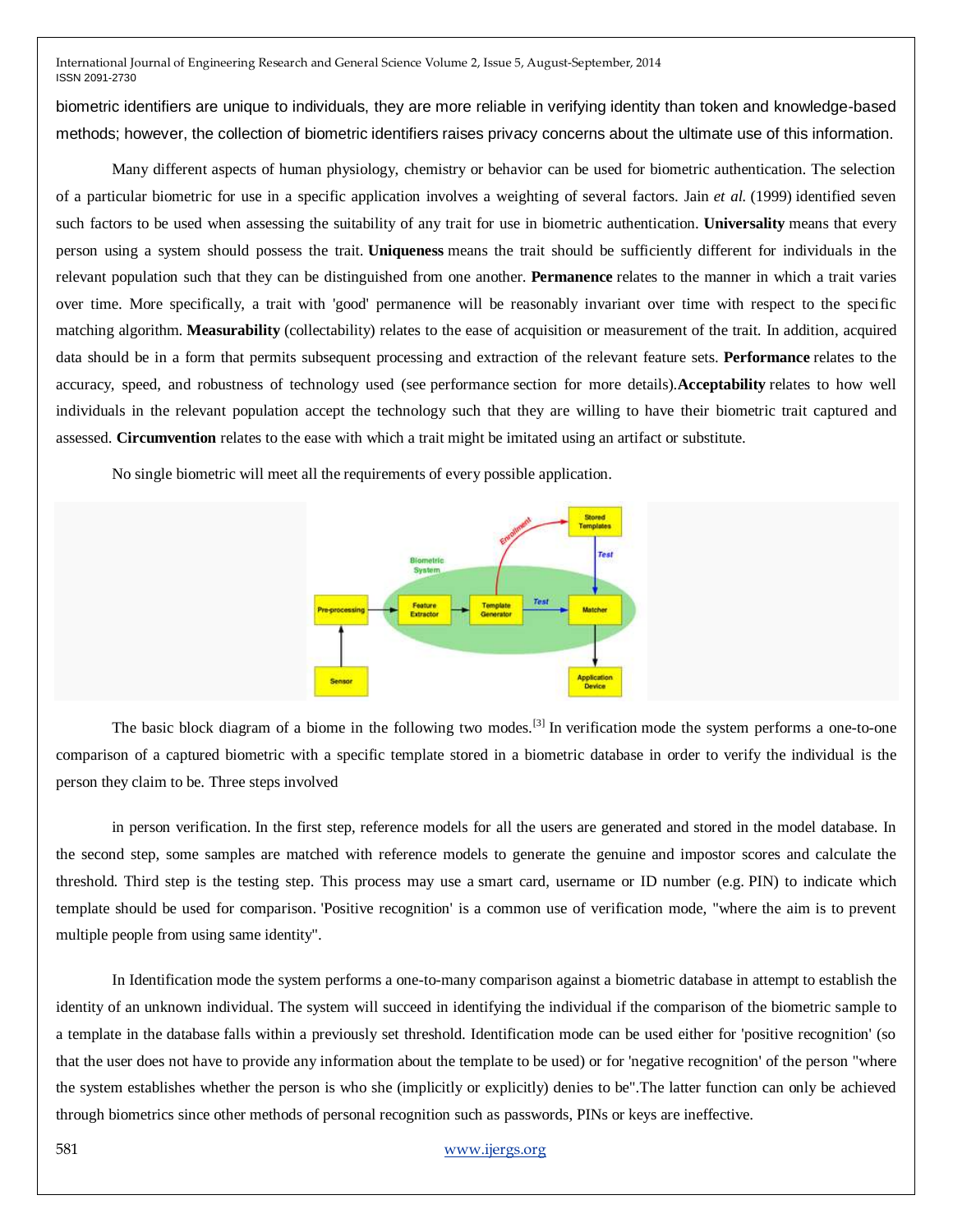The first time an individual uses a biometric system is called *enrollment*. During the enrollment, biometric information from an individual is captured and stored. In subsequent uses, biometric information is detected and compared with the information stored at the time of enrollment. Note that it is crucial that storage and retrieval of such systems themselves be secure if the biometric system is to be robust. The first block (sensor) is the interface between the real world and the system; it has to acquire all the necessary data. Most of the times it is an image acquisition system, but it can change according to the characteristics desired. The second block performs all the necessary pre-processing: it has to remove [artifacts](http://en.wikipedia.org/wiki/Artifact_(error)) from the sensor, to enhance the input (e.g. removing background noise), to use some kind of [normalization,](http://en.wikipedia.org/wiki/Normalization_(image_processing)) etc. In the third block necessary features are extracted. This step is an important step as the correct features need to be extracted in the optimal way. A vector of numbers or an image with particular properties is used to create a *template*. A template is a synthesis of the relevant characteristics extracted from the source. Elements of the biometric measurement that are not used in the comparison algorithm are discarded in the template to reduce the filesize and to protect the identity of the enrollee.

If enrollment is being performed, the template is simply stored somewhere (on a card or within a database or both). If a matching phase is being performed, the obtained template is passed to a matcher that compares it with other existing templates, estimating the distance between them using any algorithm (e.g. [Hamming distance\)](http://en.wikipedia.org/wiki/Hamming_distance). The matching program will analyze the template with the input. This will then be output for any specified use or purpose (e.g. entrance in a restricted area). Selection of biometrics in any practical application depending upon the characteristic measurements and user requirements. We should consider Performance, Acceptability, Circumvention, Robustness, Population coverage, Size, Identity theft deterrence in selecting a particular biometric. Selection of biometric based on user requirement considers Sensor availability, Device availability, Computational time and reliability, Cost, Sensor area and power consumption.

## **3.1SYSTEMIMPLEMENTATION:**

#### *3.1.1 Finger Vein Recognition:*

Finger vein recognition is a method of biometric authentication that uses pattern-recognition techniques based on images of human finger [vein](http://en.wikipedia.org/wiki/Vein) patterns beneath the skin's surface. Finger vein recognition is one of many forms of biometrics used to identify individuals and verify their identity.

To obtain the pattern for the database record, an individual inserts a finger into an attester terminal containing a near-infrared LED (light- emitting diode) light and a monochrome CCD (charge-coupled device) camera. The hemoglobin in the blood absorbs near-infrared LED light, which makes the vein system appear as a dark pattern of lines. The camera records the image and the raw data is digitized, certified and sent to a database of registered images. For authentication purposes, the finger is scanned as before and the data is sent to the database of registered images for comparison. The authentication process takes less than two seconds.

Blood vessel patterns are unique to each individual, as are other biometric data such as fingerprints or the patterns of the iris. Unlike some biometric systems, blood vessel patterns are almost impossible to counterfeit because they are located beneath the skin's surface. Biometric systems based on fingerprints can be fooled with a dummy finger fitted with a copied fingerprint; voice and facial characteristic-based systems can be fooled by recordings and high-resolution images. The finger vein ID system is much harder to fool because it can only authenticate the finger of a living person.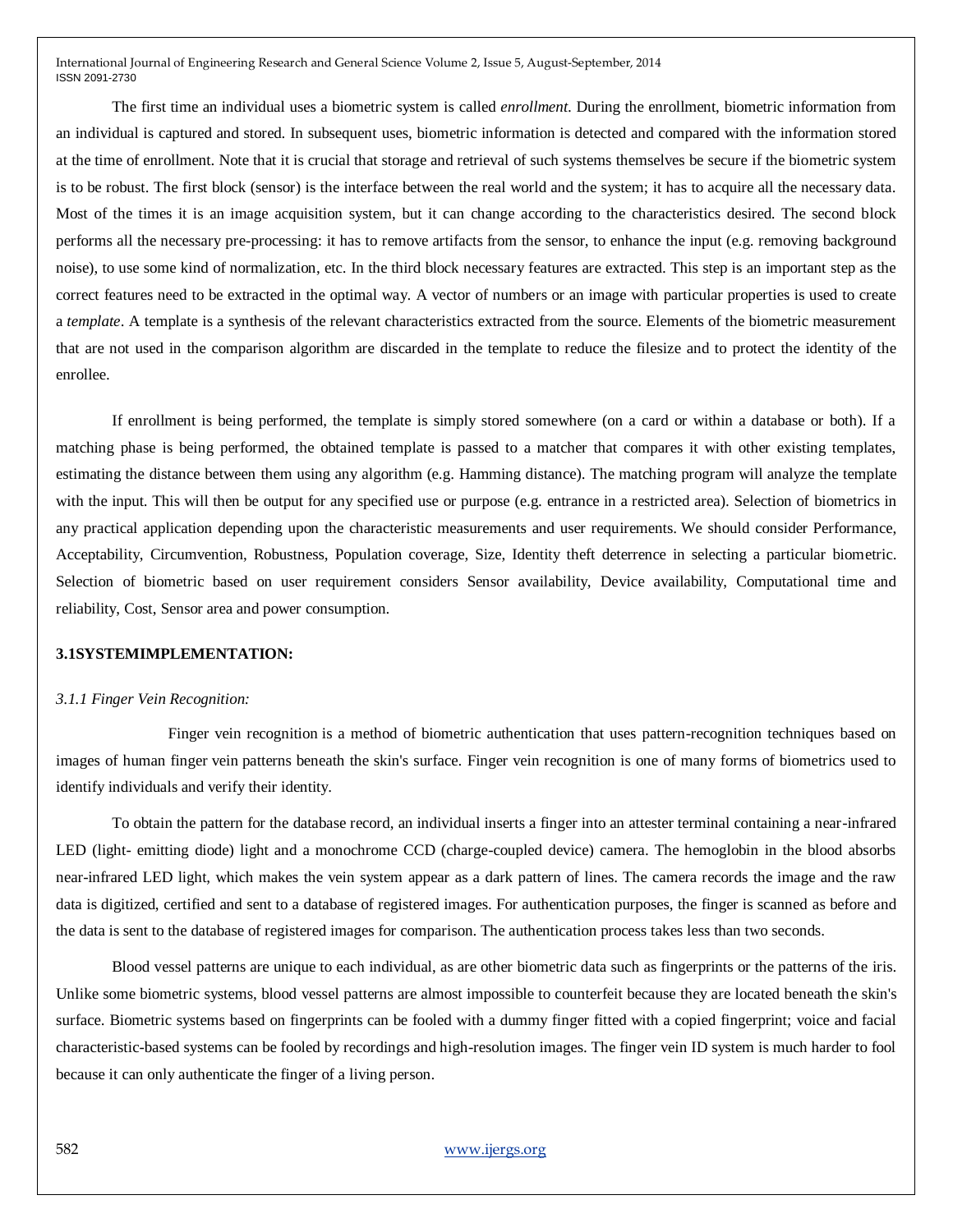

#### **3.2 FEATURES USED:**

## *3.2.1 SURF Features:*

SURF (Speeded Up Robust Features) is a robust local feature detector, first presented by [Herbert Bay](http://en.wikipedia.org/wiki/Herbert_Bay) et al. in 2006, that can be used in [computer vision](http://en.wikipedia.org/wiki/Computer_vision) tasks like [object recognition](http://en.wikipedia.org/wiki/Object_recognition) or [3D reconstruction.](http://en.wikipedia.org/wiki/3D_reconstruction) It is partly inspired by the [SIFT](http://en.wikipedia.org/wiki/Scale-invariant_feature_transform) descriptor. The standard version of SURF is several times faster than SIFT and claimed by its authors to be more robust against different image transformations than SIFT. SURF is based on sums of [2D Haar wavelet](http://en.wikipedia.org/wiki/Haar-like_features) responses and makes an efficient use of [integral images.](http://en.wikipedia.org/wiki/Integral_image)

It uses an integer approximation to the [determinant of Hessian](http://en.wikipedia.org/wiki/Blob_detection#The_determinant_of_the_Hessian) [blob detector,](http://en.wikipedia.org/wiki/Blob_detection) which can be computed extremely quickly with an integral image (3 integer operations). For features, it uses the sum of the Haar wavelet response around the point of interest. Again, these can be computed with the aid of the integral image.

An application of the algorithm is patented in the US. The task of finding correspondences between two images of the same scene or object is part of many computer vision applications. Camera calibration, 3D reconstruction, image registration, and object recognition are just a few. The search for discrete image correspondences – the goal of this work – can be divided into three main steps. First, "interest points" are selected at distinctive locations in the image, such as corners, blobs, and T-junctions. The most valuable property of an interest point detector is its repeatability, i.e. whether it reliably finds the same interest points under different viewing conditions. Next, the neighbourhood of every interest point is represented by a feature vector. This descriptor has to be distinctive and, at the same time, robust to noise, detection errors, and geometric and photometric deformations. Finally, the descriptor vectors are matched between different images. The matching is often based on a distance between the vectors, e.g. the Mahalanobis or Euclidean distance. The dimension of the descriptor has a direct impact on the time this takes, and a lower number of dimensions is therefore desirable.

A wide variety of detectors and descriptors have already been proposed in the literature. Also, detailed comparisons and evaluations on benchmarking datasets have been performed. While constructing our fast detector and descriptor, we built on the insights gained from this previous work in order to get a feel for what are the aspects contributing to performance. In our experiments on benchmark image sets as well as on a real object recognition application, the resulting detector and descriptor are not only faster, but also more distinctive and equally repeatable.

When working with local features, a first issue that needs to be settled is the required level of invariance. Clearly, this depends on the expected geometric and photometric deformations, which in turn are determined by the possible changes in viewing conditions. Here, we focus on scale and image rotation invariant detectors and descriptors. These seem to over a good compromise between feature complexity and robustness to commonly occurring deformations. Skew, anisotropic scaling, and perspective effects are assumed to be second-order effects that are covered to some degree by the overall robustness of the descriptor.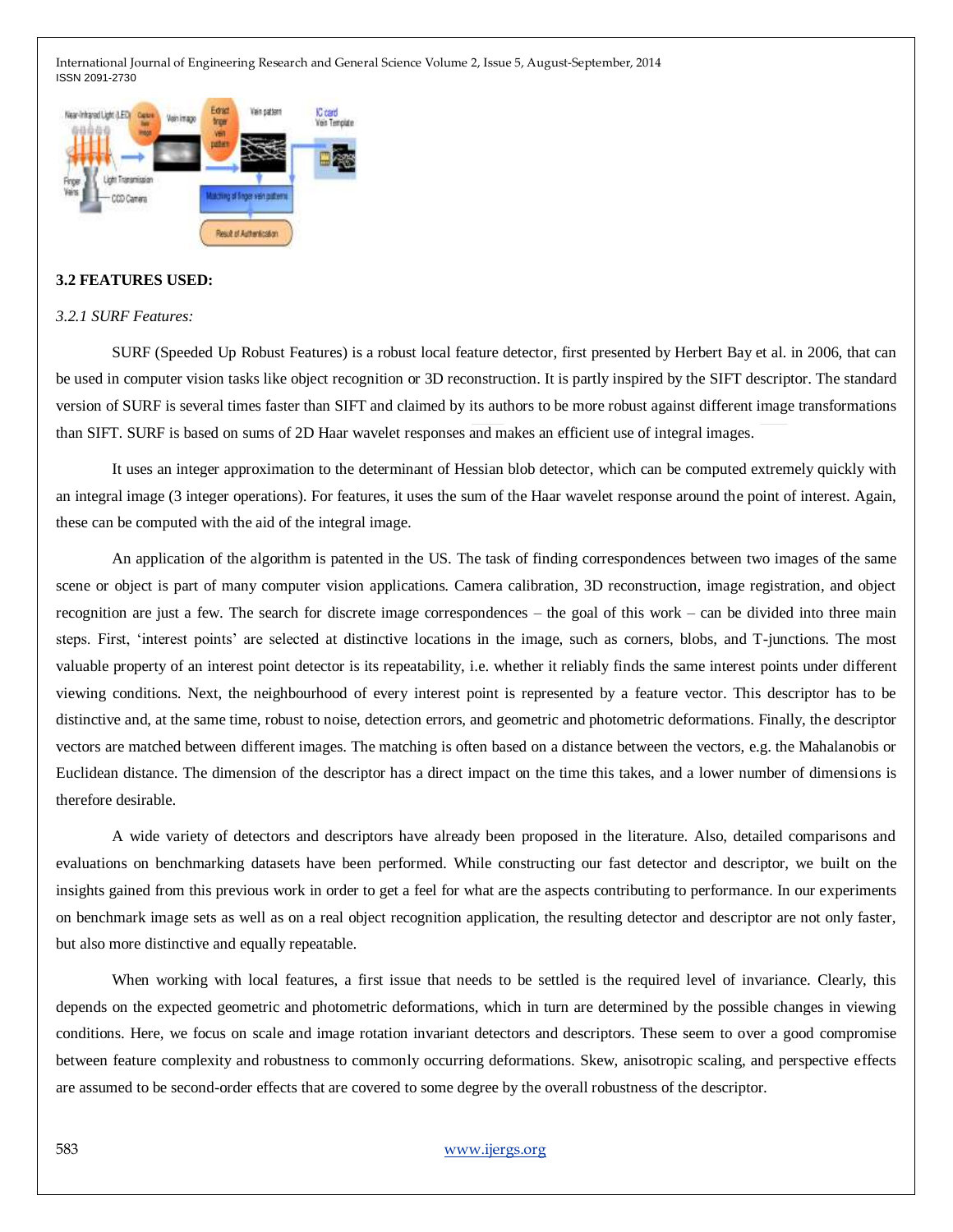As also claimed by Lowe, the additional complexity of full affine-invariant features often has a negative impact on their robustness and does not pay off, unless really large viewpoint changes are to be expected. In some cases, even rotation invariance can be left out, resulting in a scale-invariant only version of our descriptor, which we refer to as "upright SURF" (U-SURF). Indeed, in quite a few applications, like mobile robot navigation or visual tourist guiding, the camera often only rotates about the vertical axis. The benefit of avoiding the overkill of rotation invariance in such cases is not only increased speed, but also increased discriminative power. Concerning the photometric deformations, we assume a simple linear model with a scale factor and offset. Notice that our detector and descriptor don"t use colour.

#### *3.2.2 Lacunarity:*

Lacunarity, from the Latin [lacuna](http://en.wiktionary.org/wiki/lacuna) meaning "gap" or "lake", is a specialized term in [geometry](http://en.wikipedia.org/wiki/Geometry) referring to a measure of how patterns, especially [fractals,](http://en.wikipedia.org/wiki/Fractal) fill space, where patterns having more or larger gaps generally have higher lacunarity. Beyond being an intuitive measure of gappiness, lacunarity can quantify additional features of patterns such as "rotational invariance" and more generally, heterogeneity. This is illustrated in Figure 1 showing three fractal patterns. When rotated 90°, the first two fairly homogeneous patterns do not appear to change, but the third more heterogeneous figure does change and has correspondingly higher lacunarity.

#### *3.2.3 Measuring Lacunarity:*

 In many patterns or data sets, lacunarity is not readily perceivable or quantifiable, so computer-aided methods have been developed to calculate it. As a measurable quantity, lacunarity is often denoted in scientific literature bv the Greek letters  $\Lambda$  or  $\lambda$  but it is important to note that there is no single standard and several different methods exist to assess and interpret lacunarity.

#### **3.2.4 Box Counting Lacunarity**

 *One well-known method of determining lacunarity for patterns extracted from digital images uses [box](http://en.wikipedia.org/wiki/Box_counting)  [counting,](http://en.wikipedia.org/wiki/Box_counting) the same essential algorithm typically used for some types of [fractal analysis.](http://en.wikipedia.org/wiki/Fractal_analysis)[\[1\]\[4\]](http://en.wikipedia.org/wiki/Lacunarity#cite_note-smith-1) Similar to looking at a slide through a microscope with changing levels of magnification, box counting algorithms look at a digital image from many levels of resolution to examine how certain features change with the size of the element used to inspect the image. Basically, the arrangement of pixels is measured using traditionally square (i.e., box-shaped) elements from an arbitrary set of*  $E$  *sizes, conventionally denoted*  $\epsilon$ s. For each  $\epsilon$ , the box is placed successively over the *entire image, and each time it is laid down, the number of pixels that fall within the box is recorded[.\[note](http://en.wikipedia.org/wiki/Lacunarity#cite_note-6)  [1\]](http://en.wikipedia.org/wiki/Lacunarity#cite_note-6) In standard box counting, the box for each*  $\epsilon$  *in*  $E$  *is placed as though it were part of a grid overlaid on the image so that the box does not overlap itself, but in sliding box algorithms the box is slid over the image so that it overlaps itself and the "Sliding Box Lacunarity" or SLac is calculated[.\[3\]\[6\]](http://en.wikipedia.org/wiki/Lacunarity#cite_note-plotnick-3) Figure 2 illustrates both types of box counting.*

### **3.2.5 Relationship to the Fractal Dimension**

584 [www.ijergs.org](http://www.ijergs.org/) Lacunarity analyses using the types of values discussed above have shown that data sets extracted from dense fractals, from patterns that change little when rotated, or from patterns that are homogeneous, have low lacunarity, but as these features increase,[\[clarification needed\]](http://en.wikipedia.org/wiki/Wikipedia:Please_clarify) so generally does lacunarity. In some instances, it has been demonstrated that fractal dimensions and values of lacunarity were correlated[,\[1\]](http://en.wikipedia.org/wiki/Lacunarity#cite_note-smith-1) but more recent research has shown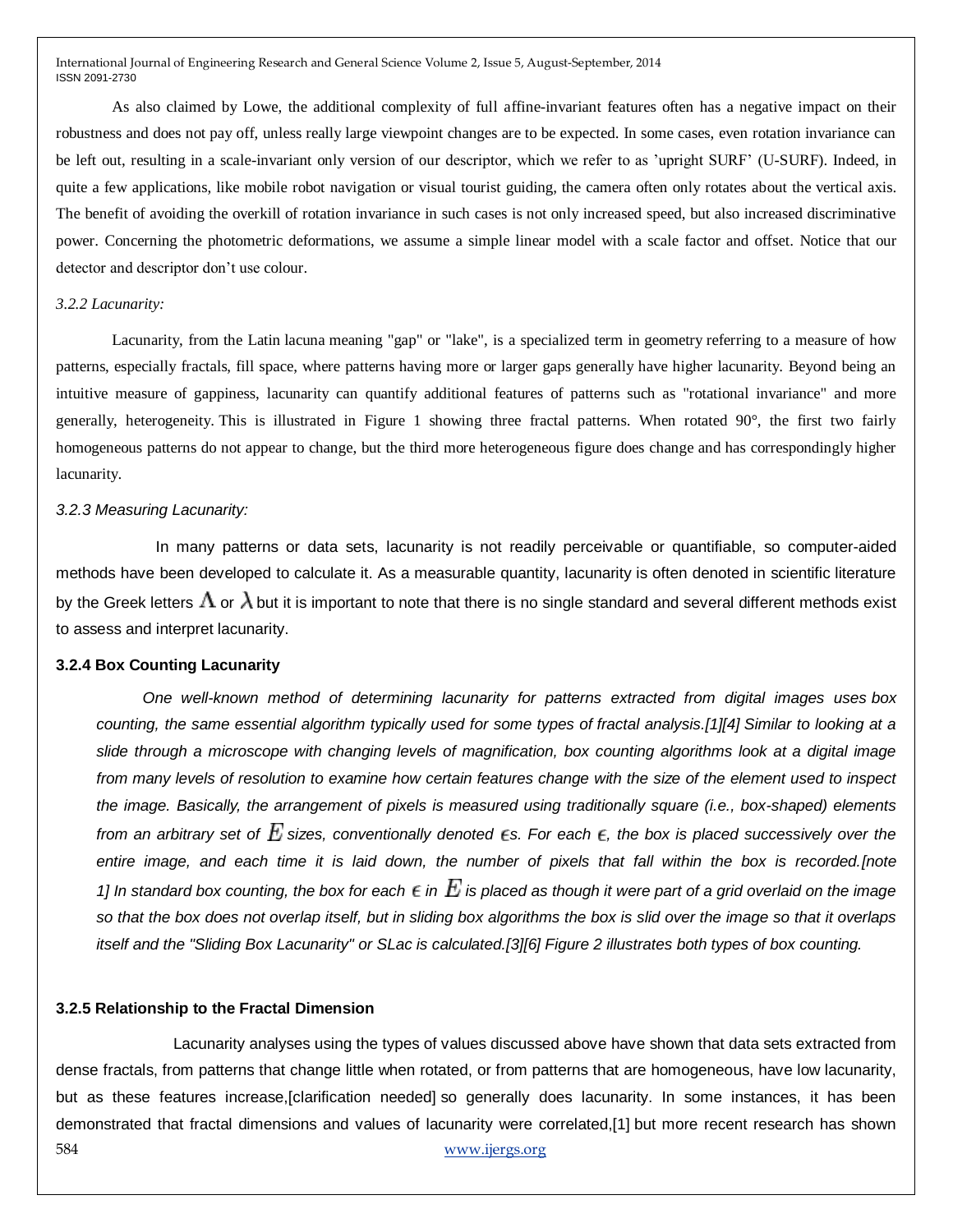that this relationship does not hold for all types of patterns and measures of lacunarity. Indeed, as Mandelbrot originally proposed, lacunarity has been shown to be useful in discerning amongst patterns (e.g., fractals, textures, etc.) that share or have similar [fractal dimensions](http://en.wikipedia.org/wiki/Fractal_dimension) in a variety of scientific fields including neuroscience.



## Fig 3.1 Surf feature pints to detect the finger vein propertied



Fig 3.2 Shows the matched feature Points of the surf Algorithm

## **3.3 HARRIS CORNER**

Corners are image locations that have large intensity changesin more than one directions.

Shifting a window in any direction should give a large change in intensity detect feature points, also called keypoints match feature points in different images The nearest neighbor is defined as the keypointwith minimum Euclidean distance for the invariant descriptor

Our a ne invariant interest point detector is an a ne-adapted version of the Harris detector. The a ne adaptation is based on the second moment matrixand local extrema over scale of normalized derivatives. Locations of interest points are detected by the a\_ne-adapted Harris detector. For initial- ization, approximate localizations and scales of interest points are extracted by the multiscale Harris detector. For each point we apply an iterative procedure which modi\_es position as well as scale and shape of the point neighbourhood. This allows to converge toward a stable point that is invariant to a\_netrans- formations. This detector is the main contribution of the paper. Furthermore, we have developed a repeatability criterion which takes into account the point position as well as the shape of the neighbourhood. A quantitative comparison with existing detectors shows a signi\_cant improvement of our method in the presence of large a ne transformations. Results for wide baseline matching and recognition based on our a\_ne invariant points are excellent in the presence of signi\_cant changes in viewing angle and scale and clearly demonstrate their invariance.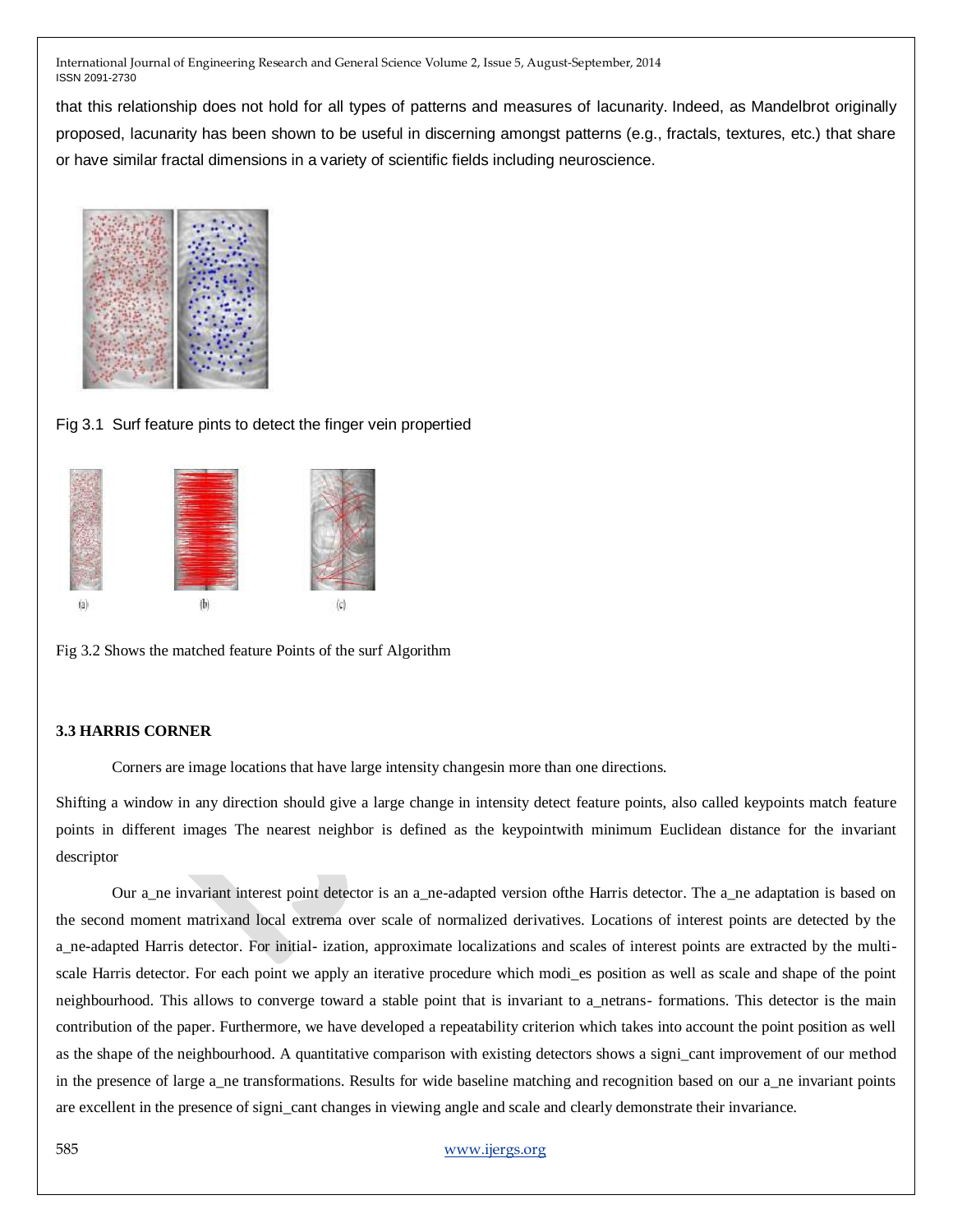#### *3.3.1 Filtration Process*

The presence of the fragments in an image is determined bythe combined use of a similarity measure and a detection threshold. Using a sliding window over the image, we measure the presence of the fragment in the window with normalized crosscorrelation, a common method used in computer vision to measure visual similarity, and compare the score to a threshold.

#### **3.4 MSER ((Maximally Stable Extremal Regions) Detection:**

 For region detection invariance transformations that should be considered are illumination changes, translation, rotation, scale and full affine transform (i.e. a region should correspond to the same pre-image for different viewpoints. Viewpoint changes can be locally approximated by affine transform if assuming locally planar objects and orthographic camera, that is perspective effects ignored)

#### *3.4.1Analyzing Minimal regions:*

Here we detect anchor points (f.e. using Harris detector for corners). Anchor points detected at multiple scales are local extremas of intensity – explore image around rays from each anchor point. Go along every ray starting from this point until an extremum of function f is reached.

 MSER is a method for blob detection in images. The MSER algorithm extracts from an image a number of co-variant regions, called MSERs: an MSER is a stable connected component of some gray-level sets of the image .

MSER is based on the idea of taking regions which stay nearly the same through a wide range of thresholds. All the pixels below a given threshold are white and all those above or equal are black. If we are shown a sequence of thresholded images It with frame t corresponding to threshold t, we would see first a black image, then white spots corresponding to local intensity minima will appear then grow larger. These white spots will eventually merge, until the whole image is white. The set of all connected components in the sequence is the set of all extremal regions. Optionally, elliptical frames are attached to the MSERs by fitting ellipses to the regions. Those regions descriptors are kept as features.Sweep threshold of intensity from black to white, performing a simple luminance thresholding of the imageExtract connected components ("Extremal Regions") Find a threshold when an extremal region is "Maximally Stable", i.e. local minimum of the relative growth of its square. Due to the discrete nature of the image, the region below above may be coincident with the actual region, in which case the region is still deemed maximal. Approximate a region with an ellipse (this step is optional) Keep those regions descriptors as features

## **4. ALGORITHM:**

#### *4.2.1 Feature extraction:*

The method of feature extraction is described in this section, s the intensity of the pixel s the intensity of the pixel Rf is the set of pixels within the finger"s outline, and Tr is s the locus space. Suppose the pixel in the lower left in the image to be (0,0), the positive direction of the x-axis to be rightward in the image, the positive direction of the y-axis to be upward within the image, and  $Tr(x, y)$  to be initialized to 0.

Step 1: Determination of the start point for line tracking and the moving-direction attribute

Step 2: Detection of the direction of the dark line and movement of the tracking point

Step 3: Updating the number of times points in the locus space have been tracked.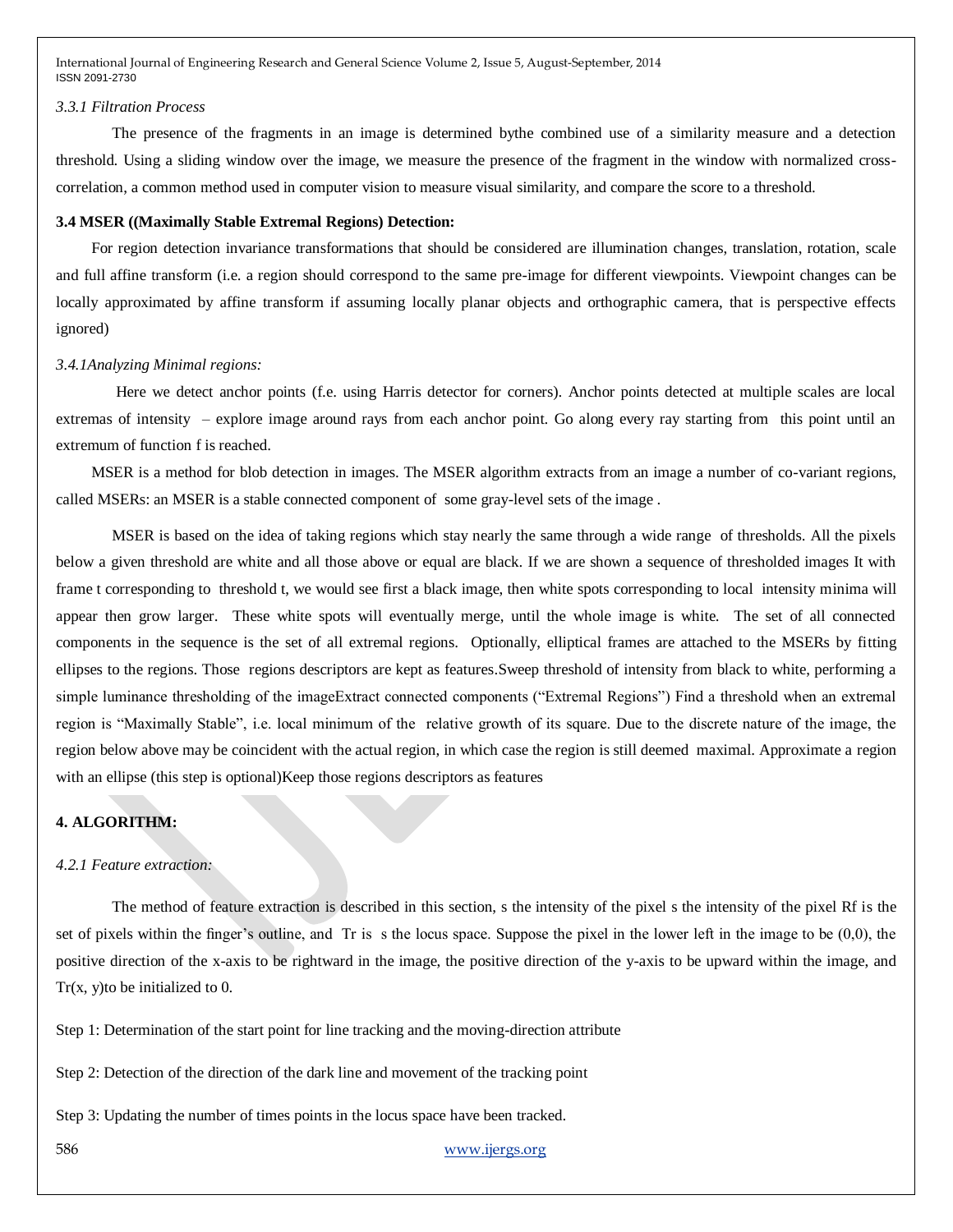Step 4: Repeated execution of step 1 to step 3 (N times).

Step 5: Acquisition of the finger-vein pattern from the locus space.

The details of each step are described below.

Step 1: Determination of the start point for line tracking and the moving-direction attribute.

The start point for line tracking is (xs, ys), a pair of uniform random numbers selected from Rf. That is, the initial value of the current tracking point (xc, yc) is (xs, ys). After that, the moving-direction attribute Dlr, Dud is determined. Dlr, Dud are the parameters that prevent the tracking point from following a path with excessive curvature. Dlrand Dud are independently determined as follows:

$$
D_{lr} = \begin{cases} (1,0) & (if R_{nd}(2) < 1). \\ (-1,0) & (otherwise); \end{cases}
$$

$$
D_{ud} = \begin{cases} (0,1) & (if R_{nd}(2) < 1). \\ (0,-1) & (otherwise), \end{cases}
$$

whereRnd(n) is a uniform random number between 0 and n.

Step 2-1: Initialization of the locus-position table TcThe positions that the tracking point moves to are storedin the locus-position table, Tc. The table is initialized in thisstep.

Step 2-2: Determination of the set of pixels Ncto which the current tracking point can move

A pixel to which the current tracking point (xc, yc) moves must be within the finger region, have not been a previous (xc, yc) within the current round of tracking, and be one of the neighboring pixels of (xc, yc). Therefore, Ncis determined as follows:

$$
N_c = \overline{T_c} \cap R_f \cap N_r(x_c, y_c),
$$

whereNr(xc, yc) is the set of neighboring pixels of (xc, yc), selected as follows:

$$
N_r(x_c, y_c) =
$$
  
\n
$$
\begin{cases} N_3(D_{lr})(x_c, y_c) & \text{(if } R_{nd}(100) < p_{lr});\\ N_3(D_{ud})(x_c, y_c) & \text{(if } p_{lr}+1 \le R_{nd}(100) < p_{lr}+p_{ud});\\ N_8(x_c, y_c) & \text{(if } p_{lr}+p_{ud}+1 \le R_{nd}(100)), \end{cases}
$$

where  $N8(x, y)$  is the set of eight neighboring pixels of a pixel (xc, yc) and  $N3(D)(x, y)$  is the set of three neighboring pixels of (xc, yc) whose direction is determined by the moving-direction attribute D ( defined as  $(Dx, Dy)$ ). N3 $(D)(x, y)$  can be described as follows:

$$
N_3(D)(x, y) = \{ (D_x + x, D_y + y),
$$
  
\n
$$
(D_x - D_y + x, D_y - D_x + y),
$$
  
\n
$$
(D_x + D_y + x, D_y + D_x + y) \}
$$

Parameters plrand pudin Eq. 4 are the probability of selecting the three neighboring pixels in the horizontal or vertical direction, respectively, as Nr(sc, yc). The veins in a finger tend to run in the direction of the finger"s length. Therefore, if we increase the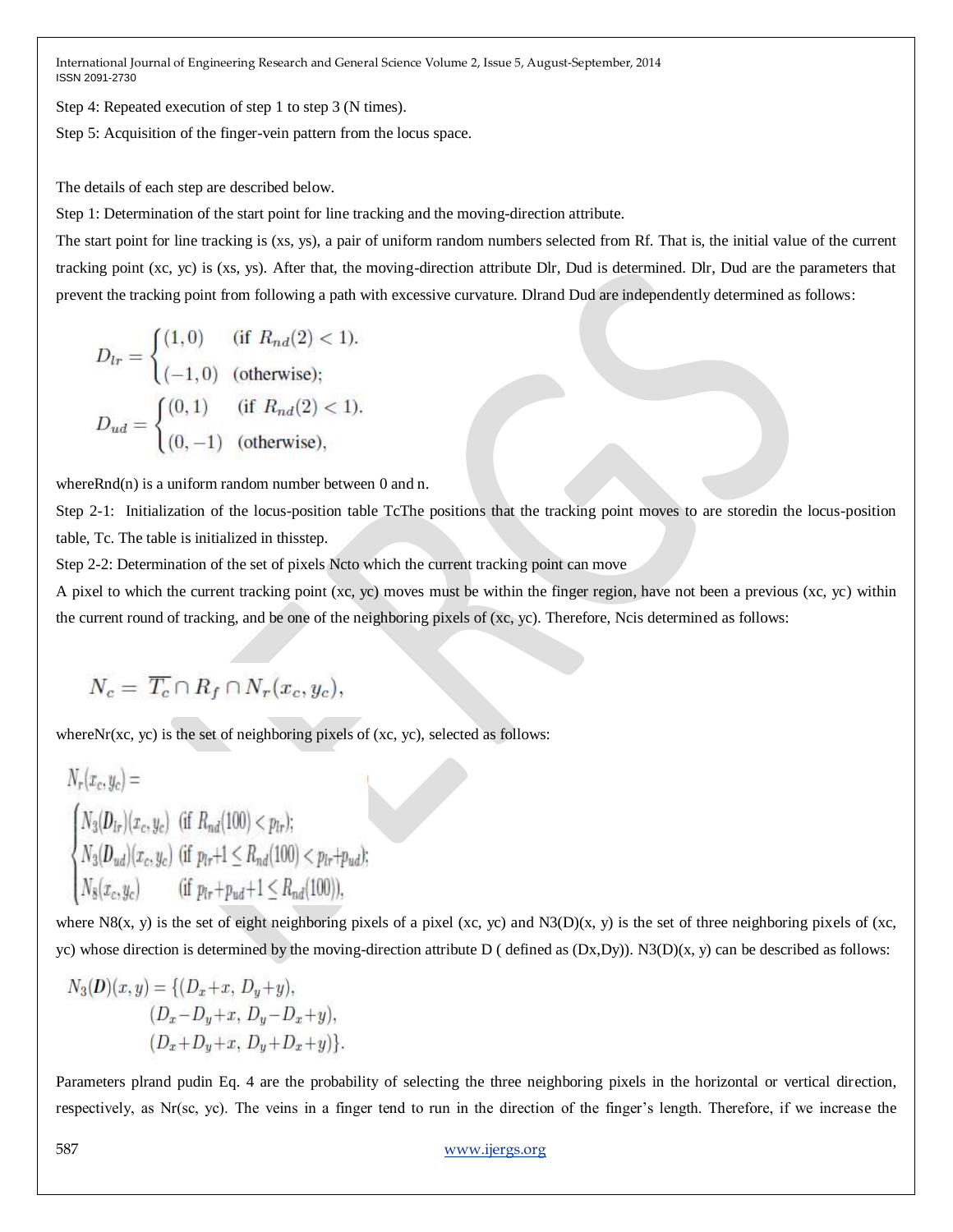probability thatN3(Dlr)(xc, yc) is selected as Nr(xc, yc), we obtain a faithful representation of the pattern of finger veins. In preliminary experiments, excellent results are produced when plr= 50 and pud= 25.

Step 2-3: Detection of the dark-line direction near the current tracking point

To determine the pixel to which the current tracking point (xc, yc) shouldmove, the following equation, referred to as the lineevaluation function, is calculated. This reflects the depth of the valleys in the cross-sectional profiles around the current tracking point

$$
V_{l} = \max_{(x_{i}, y_{i}) \in N_{c}} \Biggl\{
$$
  
\n
$$
F(x_{c} + r \cos \theta_{i} - \frac{W}{2} \sin \theta_{i}, y_{c} + r \sin \theta_{i} + \frac{W}{2} \cos \theta_{i})
$$
  
\n
$$
+ F(x_{c} + r \cos \theta_{i} + \frac{W}{2} \sin \theta_{i}, y_{c} + r \sin \theta_{i} - \frac{W}{2} \cos \theta_{i})
$$
  
\n
$$
-2F(x_{c} + r \cos \theta_{i}, y_{c} + r \sin \theta_{i}) \Biggr\},
$$

whereWis the width of the profiles, r is the distance between (xc, yc) and the cross section, and θiis the angle between the line segments (xc, yc) – (xc + 1, yc) and (xc, yc) – (xi, yi).

In this paper, in consideration of a thickness of the veins that are visible in the captured images, these parameters are set at  $W = 11$  and  $r = 1$ .

Step 2-4: Registration of the locus in the locus-position table Tcand moving of the tracking point

The current tracking point (xc, yc) is added to the locuspositiontable Tc. After that, if Vlis positive, (xc, yc) is thenupdated to (xi, yi) where Vlis maximum.

Step 2-5: Repeated execution of steps 2-2 to 2-4

If Vlis positive, go to step 2-2; if Vlis negative or zero, leave step 2 and go to step 3, since (xc, yc) is not on the dark line.

Step 3: Updating the number of times points in the locus space have been tracked Values of elements in the locus space  $Tr(x, y)$  are incremented  $\forall$ (x, y) ∈Tc.

Step 4: Repeated execution of steps 1 to 3 (N times) Steps 1 to 3 are thus executed N times. If the number of repetitions N is too small, insufficient feature extraction is performed. If, on the other hand, N is too big, computational costs are needlessly increased. Through an experiment, we

determined that  $N = 3000$  is the lower limit for sufficient feature extraction.

Step 5: Acquisition of the pattern of veins from the locus space. The total number of times the pixel  $(x, y)$  has been the current tracking point in the repetitive line tracking operation is stored in the locus space,  $Tr(x, y)$ . Therefore, the fingervein pattern is obtained as chains of high values of  $Tr(x, y)$ .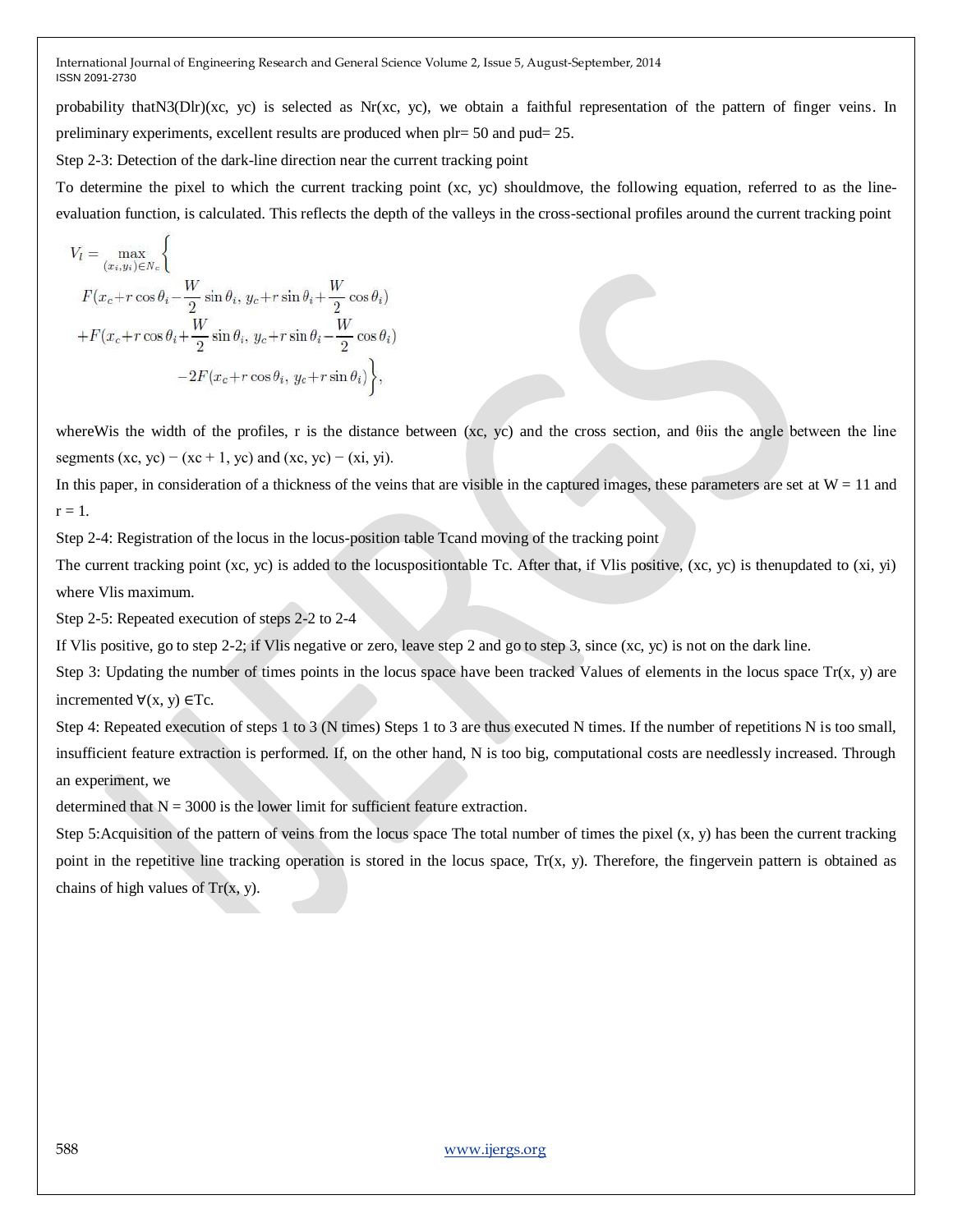# **5. FLOW CAHRT**



# **6. SCREEN SHOT:**

# *6.1 Enrolment Phase:*



Fig (1) Enrolment phase

*6.2 Testing Phase:*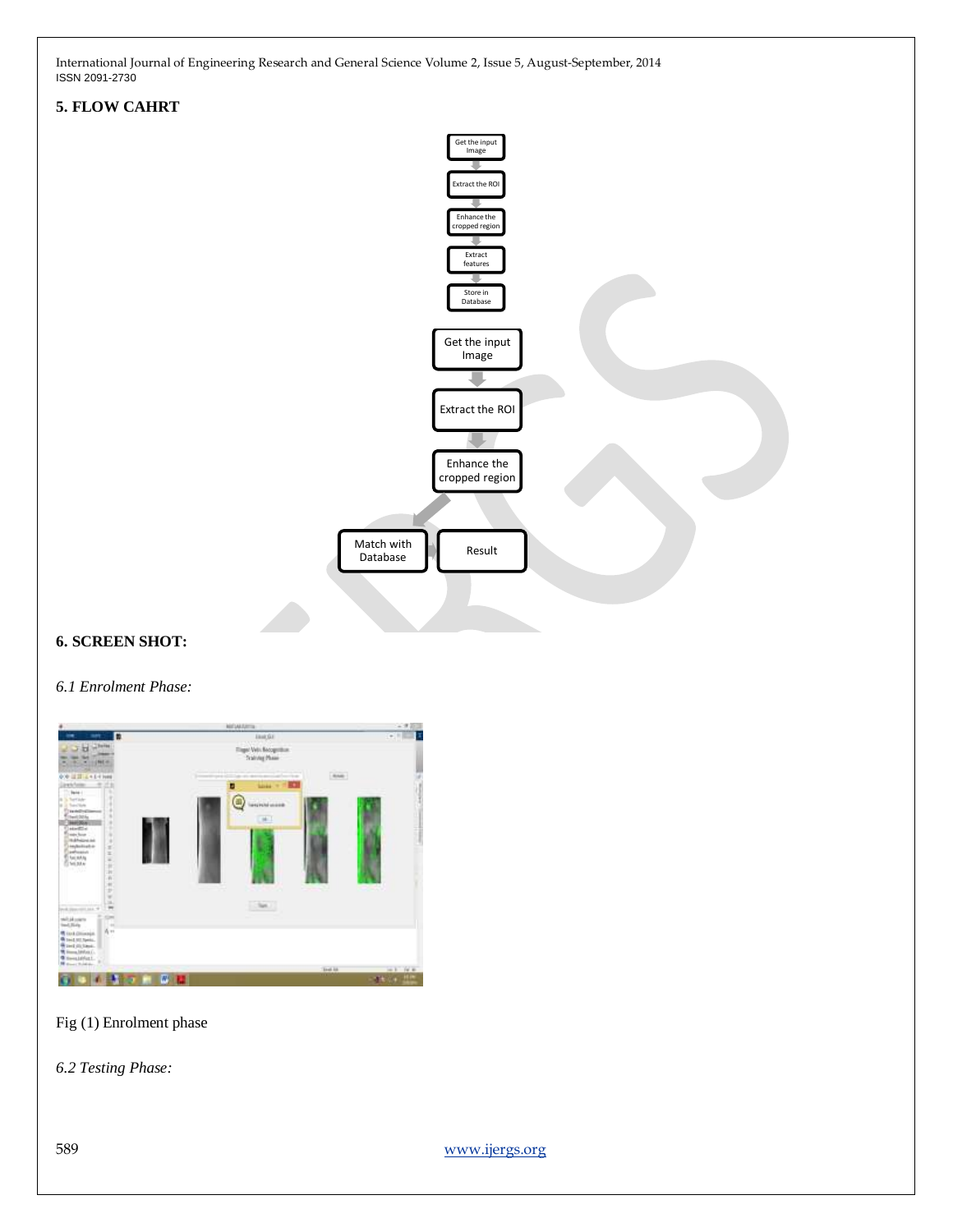F

|                                                                                                                                                                                                                                                                                                                                                                                                        | MILB UITH                                                               | 4                                 |
|--------------------------------------------------------------------------------------------------------------------------------------------------------------------------------------------------------------------------------------------------------------------------------------------------------------------------------------------------------------------------------------------------------|-------------------------------------------------------------------------|-----------------------------------|
| п                                                                                                                                                                                                                                                                                                                                                                                                      | tecon<br><b><i><u>Finger With Recognition</u></i></b><br>Texting Plusar | 69                                |
|                                                                                                                                                                                                                                                                                                                                                                                                        | $-1 - 1 - 1$<br><b>STAR</b><br>$L_{\text{DM}} = 100$<br>۵               | toe.                              |
|                                                                                                                                                                                                                                                                                                                                                                                                        | $\odot$<br>$\frac{1}{2}$                                                |                                   |
| <b>Bancrometer</b> : 22 PER                                                                                                                                                                                                                                                                                                                                                                            |                                                                         |                                   |
|                                                                                                                                                                                                                                                                                                                                                                                                        |                                                                         |                                   |
|                                                                                                                                                                                                                                                                                                                                                                                                        |                                                                         |                                   |
| $\sim$<br>m/i                                                                                                                                                                                                                                                                                                                                                                                          | fair                                                                    |                                   |
| bal'ii.<br>79.766, 223<br><b>B</b> Sc <i>Holes</i> in<br>再 10<br><b>CHERLONG</b>                                                                                                                                                                                                                                                                                                                       |                                                                         |                                   |
| <b>Williams</b><br>Williams (Minkl)<br>Williams (Minkl)<br><b>Bauchster</b>                                                                                                                                                                                                                                                                                                                            |                                                                         | for the<br>ji t                   |
| n                                                                                                                                                                                                                                                                                                                                                                                                      | $\mathbf{z}$ $\mathbf{z}$                                               |                                   |
| Ð                                                                                                                                                                                                                                                                                                                                                                                                      | WOMEN'S<br>34,02                                                        | $-91$<br>$\times$ 1 $\times$<br>t |
|                                                                                                                                                                                                                                                                                                                                                                                                        | <b><i>Engi bin Notgotter</i></b><br>- Temp Plaza                        |                                   |
| <b>Milli i</b> , Il remove                                                                                                                                                                                                                                                                                                                                                                             | h.                                                                      |                                   |
|                                                                                                                                                                                                                                                                                                                                                                                                        | a,<br>i.                                                                |                                   |
|                                                                                                                                                                                                                                                                                                                                                                                                        |                                                                         |                                   |
| ă                                                                                                                                                                                                                                                                                                                                                                                                      |                                                                         |                                   |
|                                                                                                                                                                                                                                                                                                                                                                                                        | $-146$                                                                  |                                   |
|                                                                                                                                                                                                                                                                                                                                                                                                        |                                                                         |                                   |
| m<br>w<br>tik)                                                                                                                                                                                                                                                                                                                                                                                         |                                                                         |                                   |
| $\frac{1}{\pi} \frac{2\pi \omega_{\rm c} \sin \theta}{2\pi \omega_{\rm c} \sin \theta}$<br>$\begin{tabular}{ c c c } \hline 0 & 0 & 0 & 0 & 0 \\ \hline \hline 1 & 0 & 0 & 0 & 0 \\ \hline 0 & 0 & 0 & 0 & 0 \\ \hline 0 & 0 & 0 & 0 & 0 \\ \hline \end{tabular}$<br>$\begin{tabular}{ c c } \hline 0 & $n_{\rm max}$, and $n_{\rm s}$,} \\ \hline 0 & $n_{\rm max}$, and $n_{\rm s}$,} \end{tabular}$ |                                                                         |                                   |

Fig(2.1)Authorizedvein,2.2 Unauthorized person

# **7. CONCLUSION**

The present study proposed an end-to-end finger-vein recognition system based on the blanket dimension. The proposedsystem includes a device for capturing finger-vein images, amethod for ROI segmentation, and a novel method combiningblanket dimension features and lacunarity features and surf feature for recognition algorithm An approach to correct the non-uniform brightnessand to improve the contrast is proposed. During recognition, the corresponding featuresare matched using nearest-neighbourhood-ratio method with SURF matching scores are fused using weighted sum rule toobtain fused matching score. It is observed that the system performs with CRRof atleast 98:62%.

# **8. FUTURE WORK:**

The Full proposed work of enhancement has been predicting the feature points with more accuracy that can be implemented using SIFT algorithm in future and we can classify the each part of the stages using neural networks which results the high percentage rate of predicting the outcomes of the system in future.